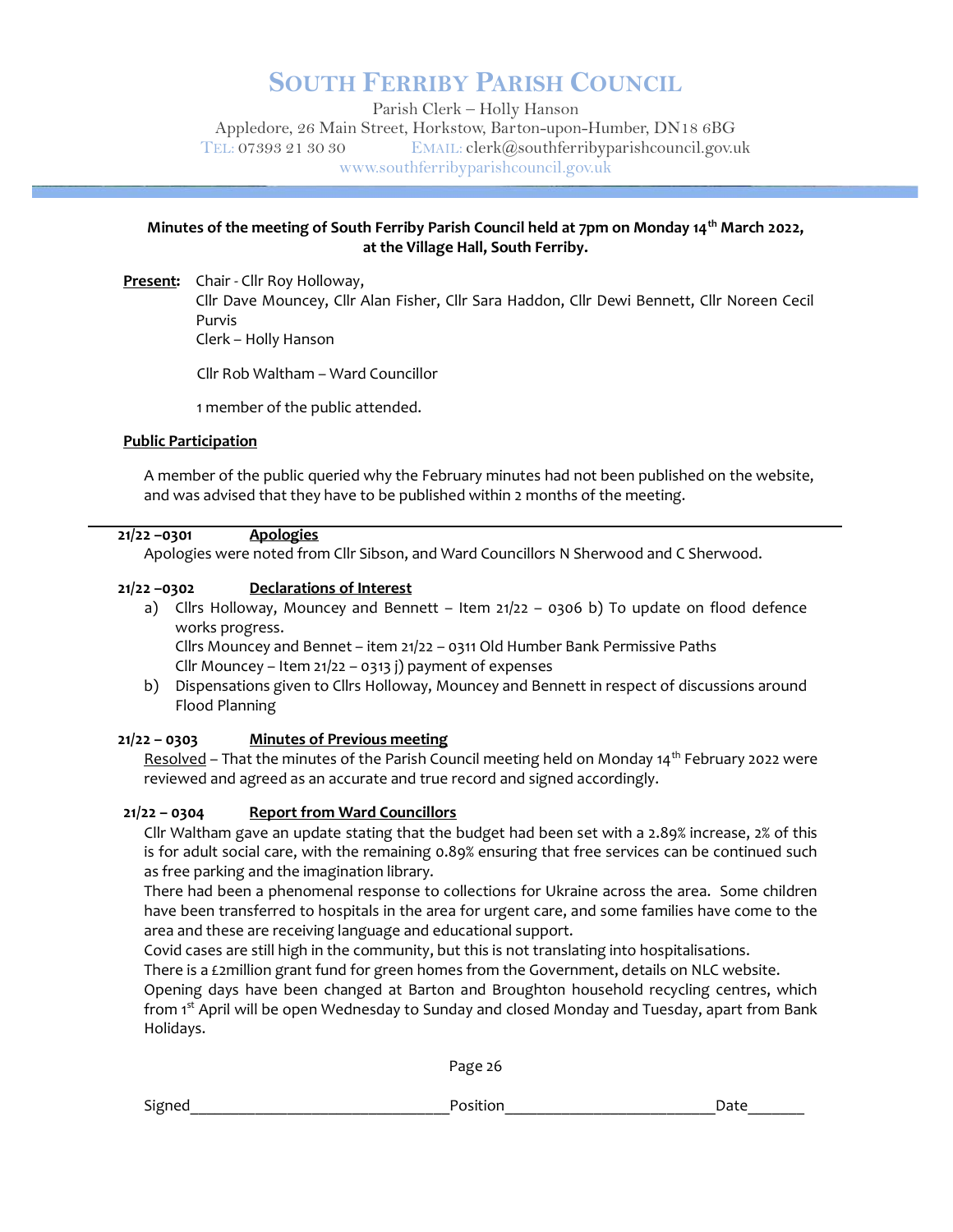## 21/22 – 0305 Highways & Footpaths

- a) Councillors discussed progress since the Village Highways Site Visit on the following issues:
	- Missing 30mph sign at CEMEX Gate River Humber side
	- Footpath alongside A1077 Sluice Road and drainage from A1077
	- Low Street Water emerging at Old Post Office Lane
	- Dropped kerb on the corner of Low Street, opposite the farm gates
	- Footpath at top of School Lane
	- Abandoned cars in the car park
	- Dropped Kerb and footpath widening at the Viking on the High Street
	- Potholes on Horkstow Road
	- Road breaking up North End
	- Parking at Queen Elizabeth Avenue
	- Cllr Waltham stated he was awaiting a detailed report on issues later in the week.
- b) Cllr Fisher raised the dangerous missing barrier on the A1077 at Ermine Street.

## 21/22 – 0306 Environment Matters – CEMEX, Flood Defences, Village Environment

- a) Cllr Haddon gave an update on CEMEX stating that they are storing coal at the site as a temporary arrangement for the Rugby site.
- b) Updating on the Flood Defences, Cllr Haddon stated that the information board was still outstanding, as is the list of what trees have been planted where. Cllr Haddon is still looking to get details of the criteria for when the gates are closed across the road.
- c) Councillors raised that the Village Emergency plan is very out of date To be placed on the April agenda for discussion.

#### 21/22 – 0307 Wellbeing and Community Matters

- a) There was no update on the Community Wellbeing and Support Network.
- b) No other Community Matters were discussed.

#### 21/22 – 0308 Planning

- a) No planning applications received.
- b) No planning decisions received.
- c) Councillors discussed the following planning application which had been received after the agenda had been posted:

Application No: PA/2022/446

Proposal: Planning permission to erect two single storey detached dwellings and two detached garages

Site Location: Sel Rae, Old Post Office Lane, South Ferriby, DN18 6HH

Councillors raised concerns that the hedging had been removed prior to the application being submitted and the proposal to replace with a 1.8m close boarded fence, noting that the site is elevated, and the bank on which this fence would sit is at a height of around 7feet above the road, so would be very imposing and would look completely out of place with the hedges and village planting in the immediate vicinity

#### 21/22 – 0309 Community Facilities and Open Space Management

Page 27

Signed and the contract of the state of the state of the state of the state of the state of the state of the state of the state of the state of the state of the state of the state of the state of the state of the state of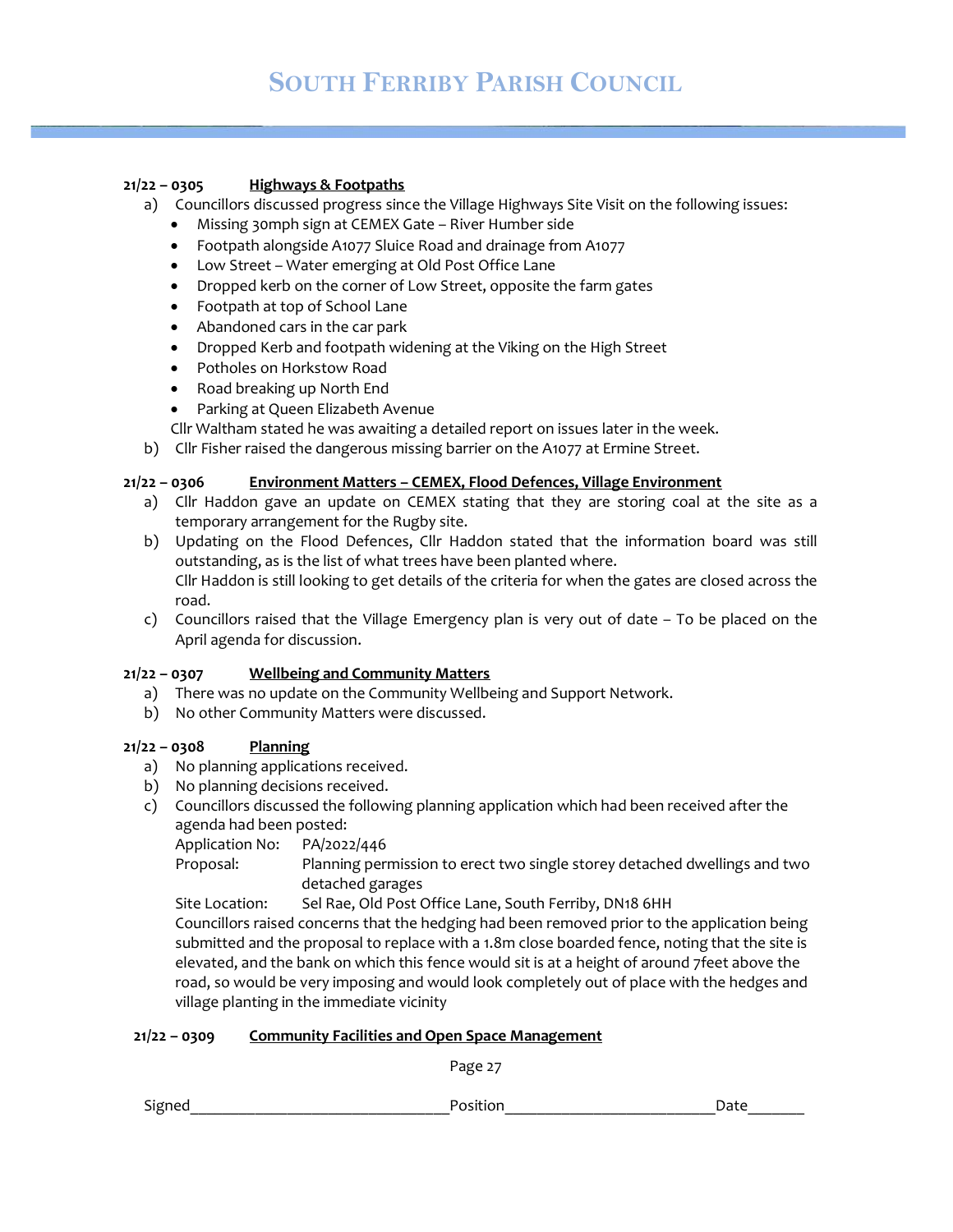# SOUTH FERRIBY PARISH COUNCIL

- a) Councillors discussed the management of Beaulah Courts highlighting that the moss needed treating, and that the gates to the MUGA would be reinstalled.
- b) Councillors received an update from Cllr Fisher regarding the monthly inspections of the playground equipment.

Cllr Holloway stated that the wood had been purchased for the refurbishment of the Horse.

c) Cllr Mouncey updated on flower beds and open space management, outlining plans for wildflowers around the newly planted trees at the MUGA. Colour scheme for this year would be red, white and blue

 Cllr Mouncey to obtain quotes for a wildlife information board for the horse pond and metal fencing to replace the wooden fence behind the adult gym equipment.

i) Councillors reviewed sponsorship and spending to date

ii) A budget of £500 was requested for planting over the forthcoming month.

Resolved - Cllr Fisher proposed a £500 budget for Open Space spending, this was seconded by Cllr Bennet.

iii) Councillors discussed entry into Best Kept Village and EMIB 2022.

Resolved – To enter into Best Kept Village and EMIB 2022

- d) Councillors were informed that the request to site an additional container on the Bowls Club / Car Park Area had been withdrawn.
- e) No other Community Facilities and Open Space Management matters were discussed

## 21/22 – 0310 Jubilee 2022

- a) Councillors discussed plans for the Jubilee Celebration 2022. Cllr Mouncey stated that he would like to plant 2 x cherry trees at the top of Queen Elizabeth Avenue, but concerns were raised that these may require permission from Highways.
- b) Councillors discussed the request for donation of £250 from South Ferriby Village Hall Committee towards the costs of putting on two events to mark The Queen's Platinum Jubilee and resolve any action.

Resolved – To grant £250 to South Ferriby Village Hall Committee

## 21/22 – 0311 Old Humber Bank Permissive Paths

a) Cllr Holloway gave an update stating that we currently have a permissive agreement to the East of Fulseas, and he is desperately trying to get the path to the West opened under a permissive agreement. There are constant daily trespass issues to the West of the Bird Hide, and last week an individual walked from Fulseas down past the Bird Hide to Packet House corner and then to the A1077 through Packet House garden. This individual was very threatening and abusive to one of the Landowners.

 Cllr Holloway and the Clerk are meeting with the Landowners later in the week to discuss the possibility of a permissive agreement for the Western section, however if the landowners are unwilling to allow access due to the ongoing trespass issues, then this will likely jeopardise continued access on the Eastern Section, and the entire path will remain closed until a decision is made on the DMMO.

 Cllr Holloway stated that if it was possible to agree permissive access then he would require a budget of £1,500 to put in steps etc for access off the path at Garage Field, the majority of these finds would be drawn from the surplus of the verge and PROW grant from NLC.

Resolved – Councillors unanimously resolved to approve a budget of up to £1,500 for these works.

| 21/22 – 0312 | Clerk's Report |         |
|--------------|----------------|---------|
|              |                | Page 28 |